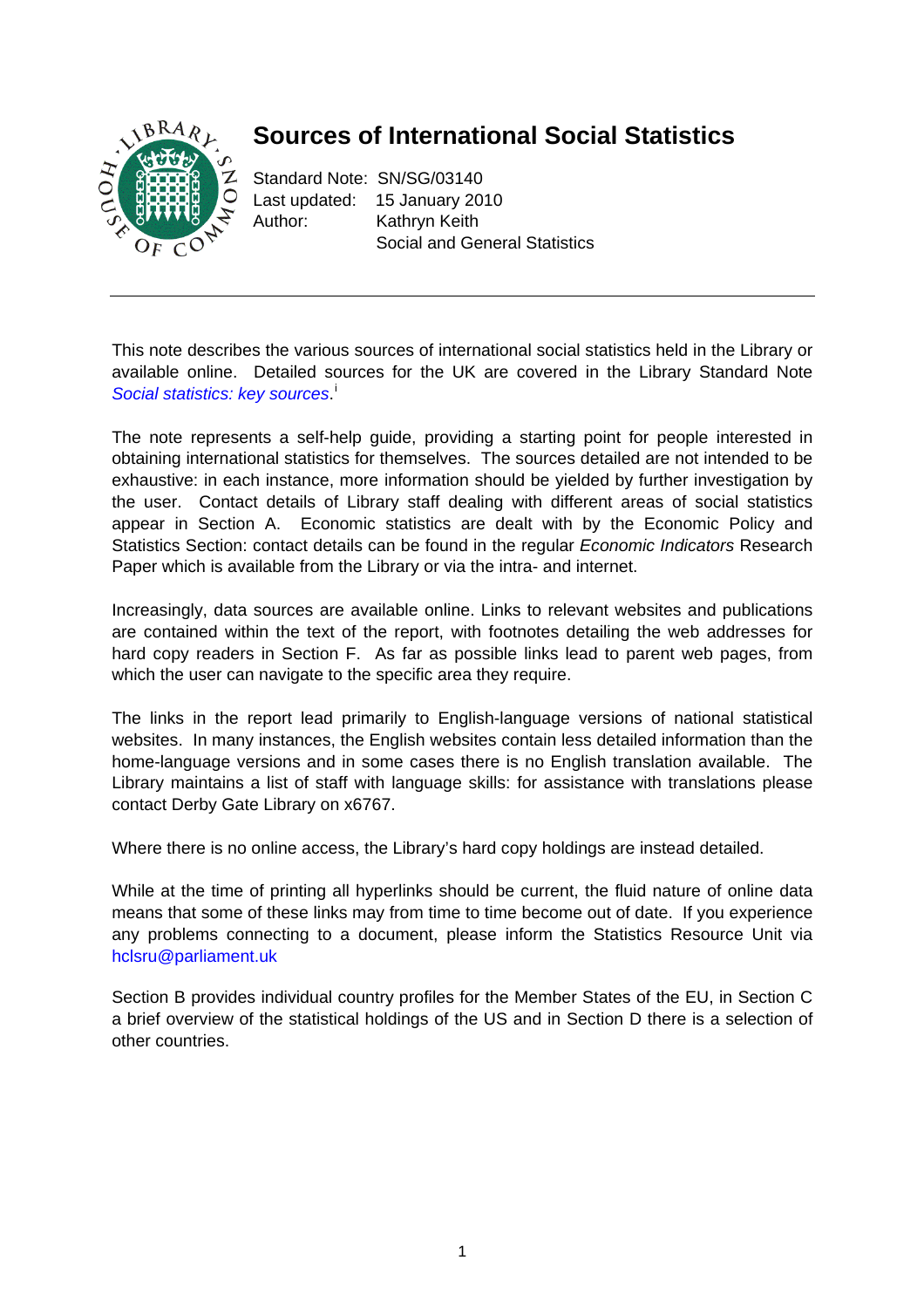# **Contents**

| A. Contact for further information | 4              |
|------------------------------------|----------------|
|                                    |                |
| B. European Union member states    | 5              |
| 1. Austria                         | 5              |
| 2. Belgium                         | 5              |
| 3. Czech Republic                  | 5              |
| 4. Cyprus                          | 6              |
| 5. Denmark                         | 6              |
| 6. Estonia                         | 6              |
| 7. Finland                         | 6              |
| 8. France                          | $\overline{7}$ |
| 9. Germany                         | 7              |
| 10. Greece                         | $\overline{7}$ |
| 11.Hungary                         | 8              |
| 12. Ireland                        | 8              |
| 13. Italy                          | 8              |
| 14. Latvia                         | 8              |
| 15. Lithuania                      | 9              |
| 16. Luxembourg                     | 9              |
| 17. Malta                          | 9              |
| 18. Netherlands                    | 9              |
| 19. Poland                         | 10             |
| 20. Portugal                       | 10             |
| 21. Slovak Republic                | 10             |
| 22. Slovenia                       | 10             |
| 23. Spain                          | 11             |
| 24. Sweden                         | 11             |
| C. United States                   | 12             |
| 1. Agriculture                     | 12             |
| 2. Crime                           | 12             |
| 3. Defence                         | 12             |
| 4. Education                       | 12             |
| 5. Elections                       | 13             |
| 6. Energy and Environment          | 13             |
| 7. Health                          | 13             |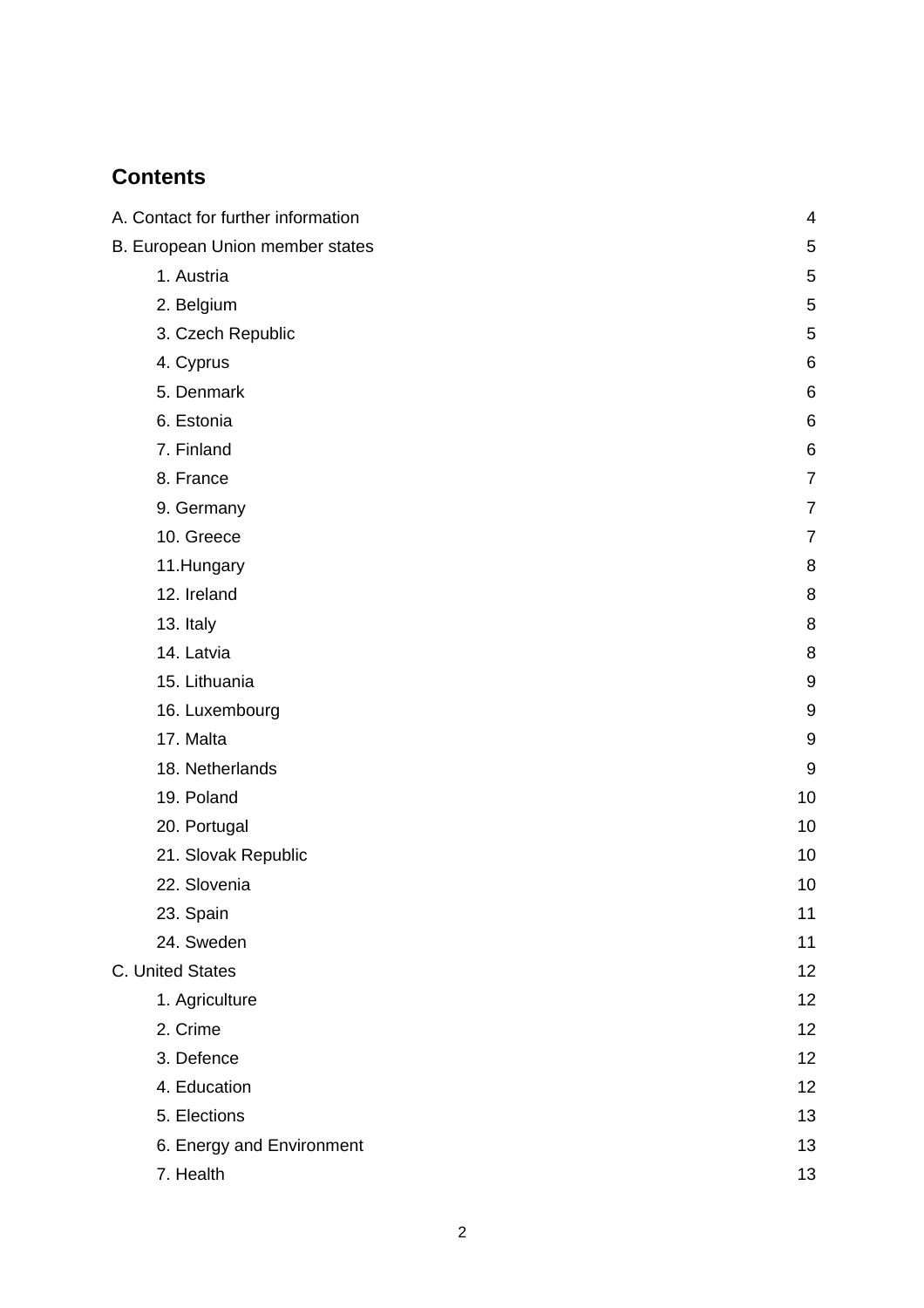| 8. Immigration         | 13 |
|------------------------|----|
| 9. Population          | 14 |
| 10. Transport          | 14 |
| D. Other Countries     | 15 |
| 1. Argentina           | 15 |
| 2. Australia           | 15 |
| 3. Brazil              | 15 |
| 4. Canada              | 15 |
| 5. China               | 16 |
| 6. Japan               | 16 |
| 7. Korea               | 16 |
| 8. New Zealand         | 16 |
| 9. Norway              | 17 |
| 10. Russian Federation | 17 |
| 11. Switzerland        | 17 |
| 12. Turkey             | 17 |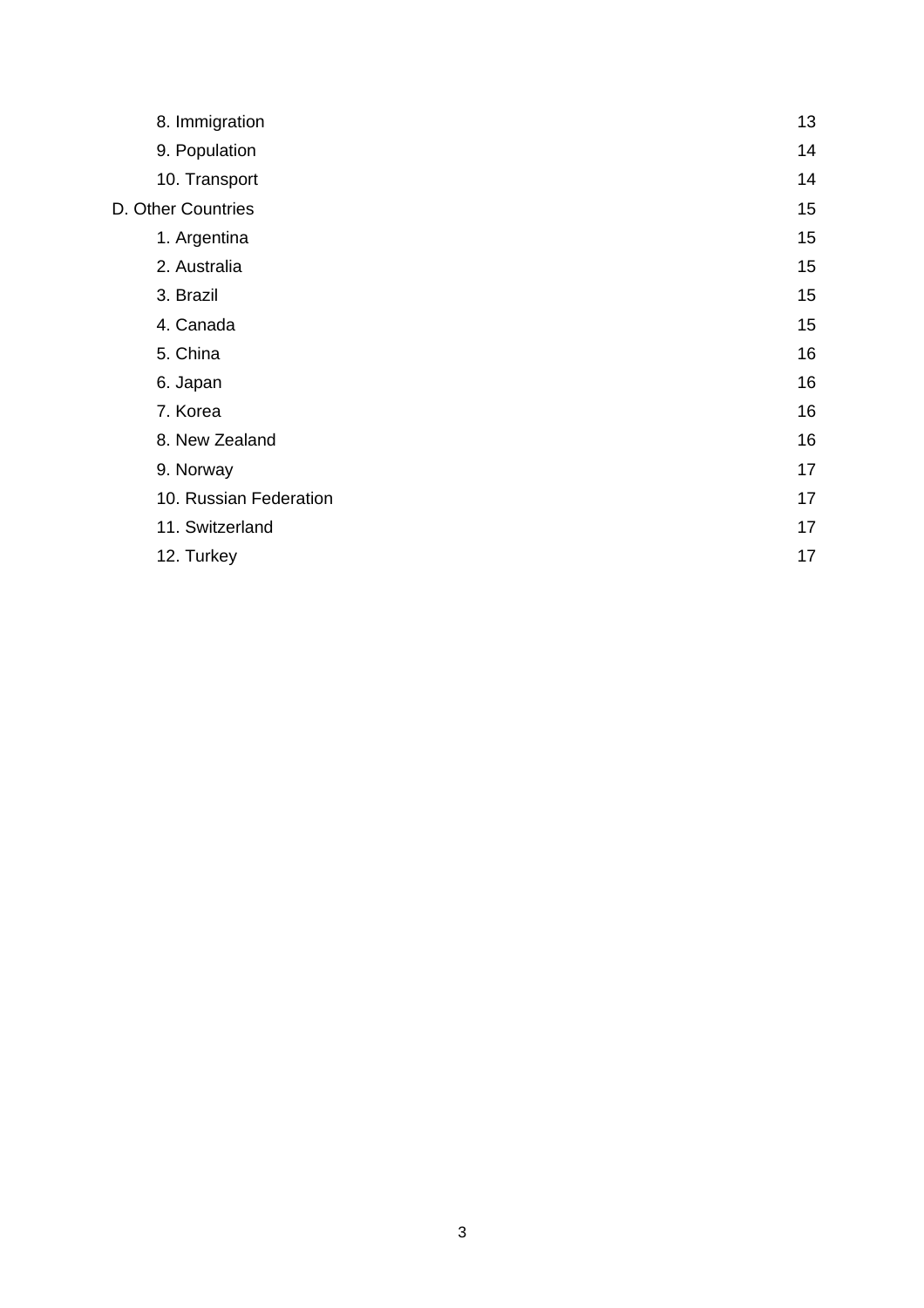# **A. Contact for further information**

| <b>SGS</b> subject distribution       |                          |      |                             |      |
|---------------------------------------|--------------------------|------|-----------------------------|------|
| Nov-09                                |                          |      |                             |      |
|                                       | <b>Main statistician</b> | xtn  | <b>Support statistician</b> | xtn  |
| Agriculture                           | Rachael Harker           | 5061 |                             |      |
| Charities (inc voluntary orgs)        | Lorna Booth              | 4313 | <b>Richard Cracknell</b>    | 4632 |
| <b>Civil Service</b>                  | <b>Richard Cracknell</b> | 4632 |                             |      |
| Crime & Justice                       | Gavin Berman             | 3851 | Gavin Thompson              | 4310 |
| Defence                               | Gavin Berman             | 3851 |                             |      |
| Deprivation                           | <b>Richard Groat</b>     | 6969 | <b>Richard Cracknell</b>    | 4632 |
| Education                             | Paul Bolton              | 6789 | <b>Richard Groat</b>        | 6969 |
| Elections                             | <b>Ed Tetteh</b>         | 2938 | <b>Richard Cracknell</b>    | 4632 |
| Energy                                | <b>Richard Groat</b>     | 6969 | <b>Paul Bolton</b>          | 6789 |
| Environment                           | <b>Richard Groat</b>     | 6969 | <b>Paul Bolton</b>          | 6789 |
| Gambling/Lottery                      | Rachael Harker           | 5061 | Gavin Thompson              | 4310 |
| <b>Health services</b>                | Gavin Thompson           | 4310 | Lorna Booth                 | 4313 |
| Health (status, public, diseases etc) | Gavin Thompson           | 4310 | Lorna Booth                 | 4313 |
| Housing                               | Rachael Harker           | 5061 | Gavin Berman                | 3851 |
| Immigration                           | <b>Richard Groat</b>     | 6969 | <b>Richard Cracknell</b>    | 4632 |
| Local Government Finance              | Rachael Harker           | 5061 | Gavin Berman                | 3851 |
| Media/Arts                            | Rachael Harker           | 5061 | Gavin Berman                | 3851 |
| Monarchy                              | <b>Richard Cracknell</b> | 4632 |                             |      |
| Parliament                            | <b>Richard Cracknell</b> | 4632 |                             |      |
| Parliament (MPs' activity, divisions) | Jeremy Hardacre          | 3741 | <b>Richard Cracknell</b>    | 4632 |
| Pensions                              | <b>Richard Cracknell</b> | 4632 | <b>Richard Groat</b>        | 6969 |
| Population                            | <b>Richard Groat</b>     | 6969 | <b>Richard Cracknell</b>    | 4632 |
| Religion                              | <b>Richard Groat</b>     | 6969 | <b>Richard Cracknell</b>    | 4632 |
| <b>Social Security</b>                | <b>Richard Cracknell</b> | 4632 | <b>Richard Groat</b>        | 6969 |
| <b>Social Services</b>                | Rachael Harker           | 5061 | Lorna Booth                 | 4313 |
| Sport                                 | Rachael Harker           | 5061 | Gavin Berman                | 3851 |
| Statistics (Policy)                   | Lorna Booth              | 4313 | <b>Richard Cracknell</b>    | 4632 |
| Technology (inc. R&D)                 | <b>Paul Bolton</b>       | 6789 | <b>Richard Groat</b>        | 6969 |
| Transport                             | Rachael Harker           | 5061 |                             |      |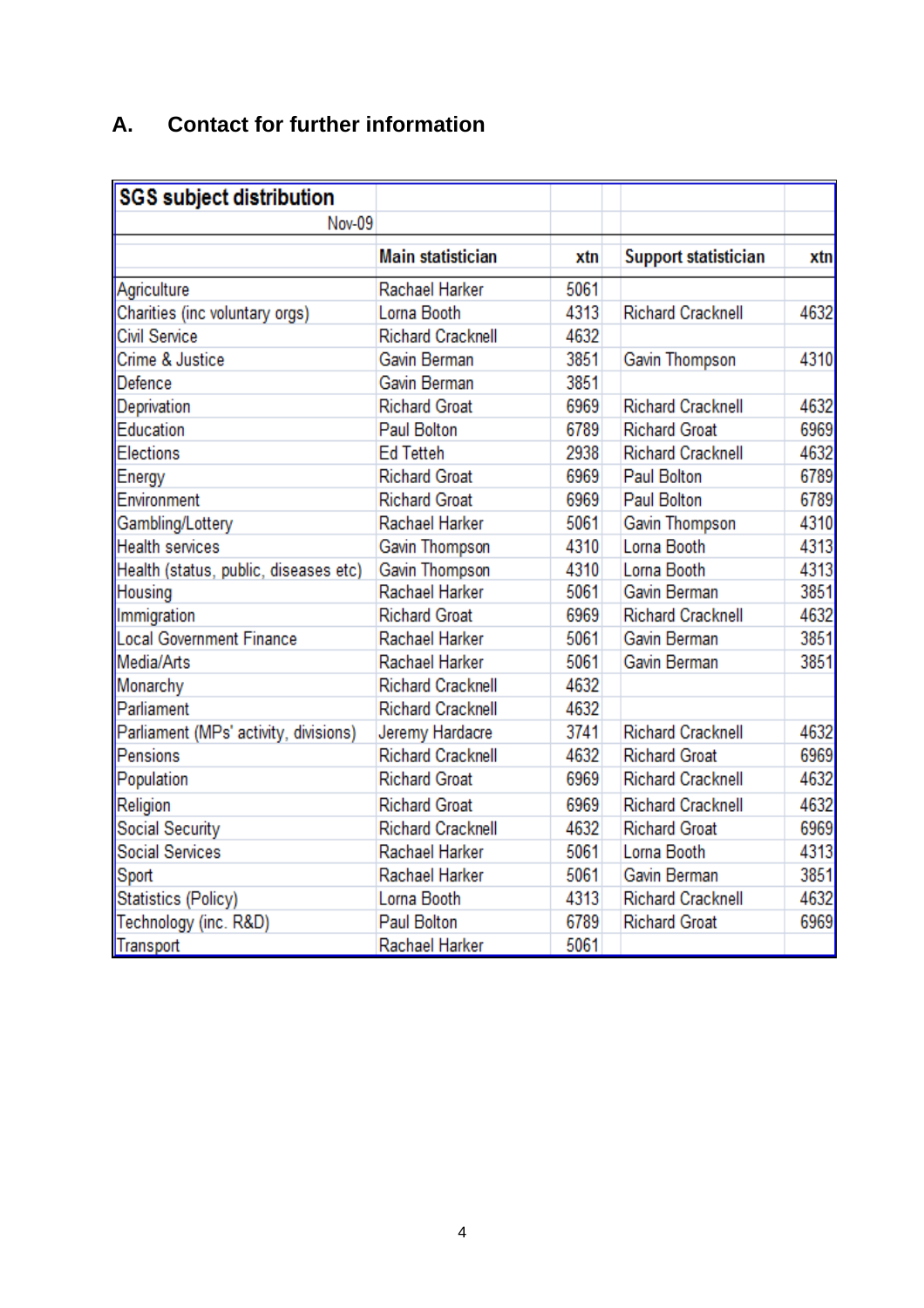# **B. European Union member states**

**1. Austria** *Mainly in English, certain publications in German. Data from 1975***.** 

| Data     | Full | <b>Partial</b> | <b>None</b> |
|----------|------|----------------|-------------|
| Economic |      |                |             |
| Social   |      |                |             |
| Election |      |                |             |
|          | Yes  | No             |             |
| Census   |      |                |             |
|          |      |                |             |

[Statistics Austria](http://www.statistik.at/web_de/english/index.html) is the official source for economic and social Austrian statistics, Very easy-to-use website, with most publications in English. Extra features, such as the 'Publications and Services' section include the 2009 Statistics Yearbook, but only the list of contents as well as the headings of tables and graphs are in English. Provides a comprehensive overview of the demographic, social and economic structure and development of Austria.

The [Statistical Yearbook of Austria 2009'](http://www.statistik.at/web_en/static/population_stat._yearbook_034599.pdf) provides times series summary data for the range of social and economic subjects, however, this is only published in German.

# **2. Belgium** *Few English pages, mainly in French and Dutch*

| Data     | Full | <b>Partial</b> | <b>None</b> |
|----------|------|----------------|-------------|
| Economic |      |                |             |
| Social   |      |                |             |
| Election |      |                |             |
|          | Yes  | No             |             |
| Census   |      |                |             |
|          |      |                | 1/5         |

[Statistics Belgium](http://statbel.fgov.be/en/statistiques/chiffres/index.jsp) is the Belgian National Institute of Statistics website, although the English version is somewhat less detailed than the French and Dutch versions of the site, and only the [Eurostat Farm Structure Surveys](http://epp.eurostat.ec.europa.eu/portal/page/portal/product_details/publication?p_product_code=KS-SF-09-090) are available.

It states that they plan to continue updating the site with further material in English, therefore it may be worth checking this first before looking at other sources. The Eurostat website holds the most up-to-date official Belgian statistics.

Copies of Annuaire de Statistiques Régionales, Belgium's statistical yearbook, are held in hard copy in the Derby Gate Library.

**3. Czech Republic** *All in English, data from 2003 onwards.* 

| Data     | Full | <b>Partial</b> | <b>None</b> |
|----------|------|----------------|-------------|
| Economic |      |                |             |
| Social   |      |                |             |
| Election |      |                |             |
|          | Yes  | Nο             |             |
| Census   |      |                |             |
|          |      |                | 5/5         |

The Czech Statistical Office website is an excellent statistical resource. The homepage includes links to each subject group, with news releases of the latest data, and those topics which users frequent the most.. Data can be mainly be shown in either a pdf or excel format, with more comprehensive data, such as analyses and publications easily accessible for no charge. The website also provides [Statistical Yearbooks](http://www.czso.cz/eng/redakce.nsf/i/statistical_yearbooks_of_the_czech_republic) dating back to 2003 providing a comprehensive data overview of many social subjects displayed in an excel format.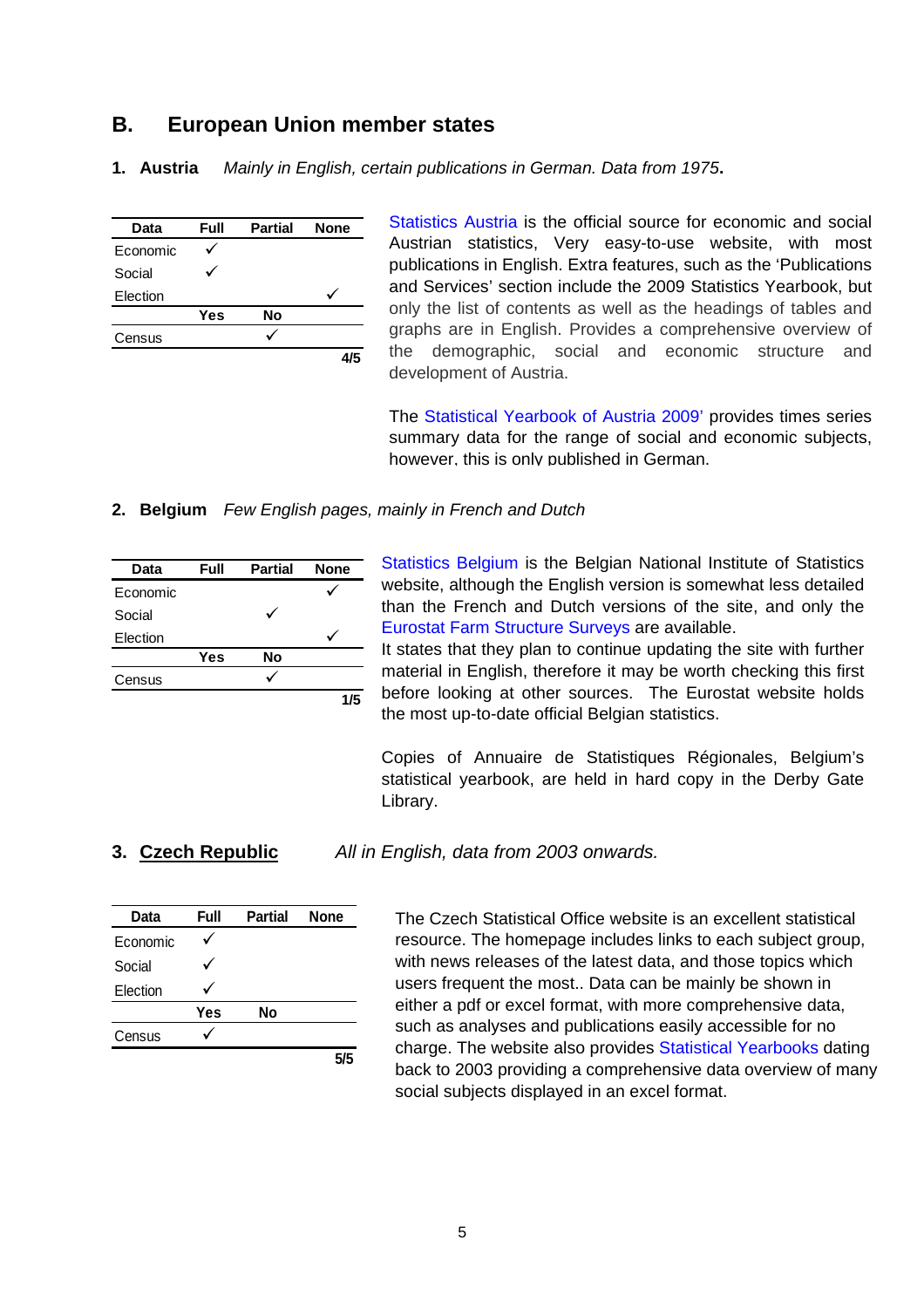### **4. Cyprus** *All in English, data from 1960 onwards.*

| Data     | Full | <b>Partial</b> | <b>None</b> |
|----------|------|----------------|-------------|
| Economic |      |                |             |
| Social   |      |                |             |
| Election |      |                |             |
|          | Yes  | No             |             |
| Census   |      |                |             |
|          |      |                | 3/5         |

The [Statistical Service of the Republic of Cyprus](http://www.pio.gov.cy/mof/cystat/statistics.nsf/index_en/index_en?OpenDocument) provides access to statistics. The website also offers such services as [Alert,](http://www.pio.gov.cy/mof/cystat/statistics.nsf/services_en/services_en?OpenDocument) enabling the user to be notified via e-mail of the updated Publications and Press Releases and Key Figures of the Statistical Themes they are interested in. The site is simple to navigate, and there is also a release calendar which gives details of publications that are soon to be released. Another special feature, is the website's Archive, containing data back to 1999, all able to be viewed in an excel format.

Available in the Derby Gate Library are copies of Imports Exports Statistics for Cyprus.

### **5. Denmark** *All available in English*

| Data     | Full | <b>Partial</b> | <b>None</b> |
|----------|------|----------------|-------------|
| Economic |      |                |             |
| Social   |      |                |             |
| Election |      |                |             |
|          | Yes  | No             |             |
| Census   |      |                |             |
|          |      |                | २/५         |

[Statistics Denmark](http://www.dst.dk/HomeUK.aspx) is a service which provides the latest statistical releases for Denmark, including the [Statistical](http://www.dst.dk/HomeUK/Statistics/ofs/Publications/Yearbook.aspx)  [Yearbook](http://www.dst.dk/HomeUK/Statistics/ofs/Publications/Yearbook.aspx), of which English versions are available dating back to 1952.

The service provides many free of charge datasets, but also some publications and pieces of research which are for sale. It is very much an economics-based statistical resource, but does offer several key social indicators.

### **6. Estonia** *All available in English*

| Data     | Full | <b>Partial</b> | <b>None</b> |
|----------|------|----------------|-------------|
| Economic |      |                |             |
| Social   |      |                |             |
| Election |      |                |             |
|          | Yes  | No             |             |
| Census   |      |                |             |
|          |      |                |             |

### **7. Finland** *All in English*

| Data     | Full | <b>Partial</b> | <b>None</b> |
|----------|------|----------------|-------------|
| Economic |      |                |             |
| Social   |      |                |             |
| Election |      |                |             |
|          | Yes  | No             |             |
| Census   |      |                |             |
|          |      |                |             |

[Statistics Estonia](http://www.stat.ee/) is the website for the Statistical Office of Estonia. The site contains censuses, including the ['2000](http://www.stat.ee/population-census-2000)  [Population and Housing Census'](http://www.stat.ee/population-census-2000) and others, dating back to 1881. One can also find a wide selection of European-level data.

The website also features a release calendar, which can be easily searched to find when the most recent figures are published for the various subject areas. One can also request information from Statistics Estonia, via email or telephone, if the data required cannot be found on the website.

[Statistics Finland](http://www.stat.fi/index_en.html) operates under the Ministry of Finance, producing official national statistics and information services.

There is also the **StatFin** online database. Copies of the Finnish Statistical Year book, Suomen tilastollinen vuosikiria, are held in the Derby Gate Library.

The homepage also provides users with a list of shortcuts for the most popular aspects of the website, for example, 'Finland in Figures'. It is also possible to subscribe to news notifications, informing you of when new figures are being released.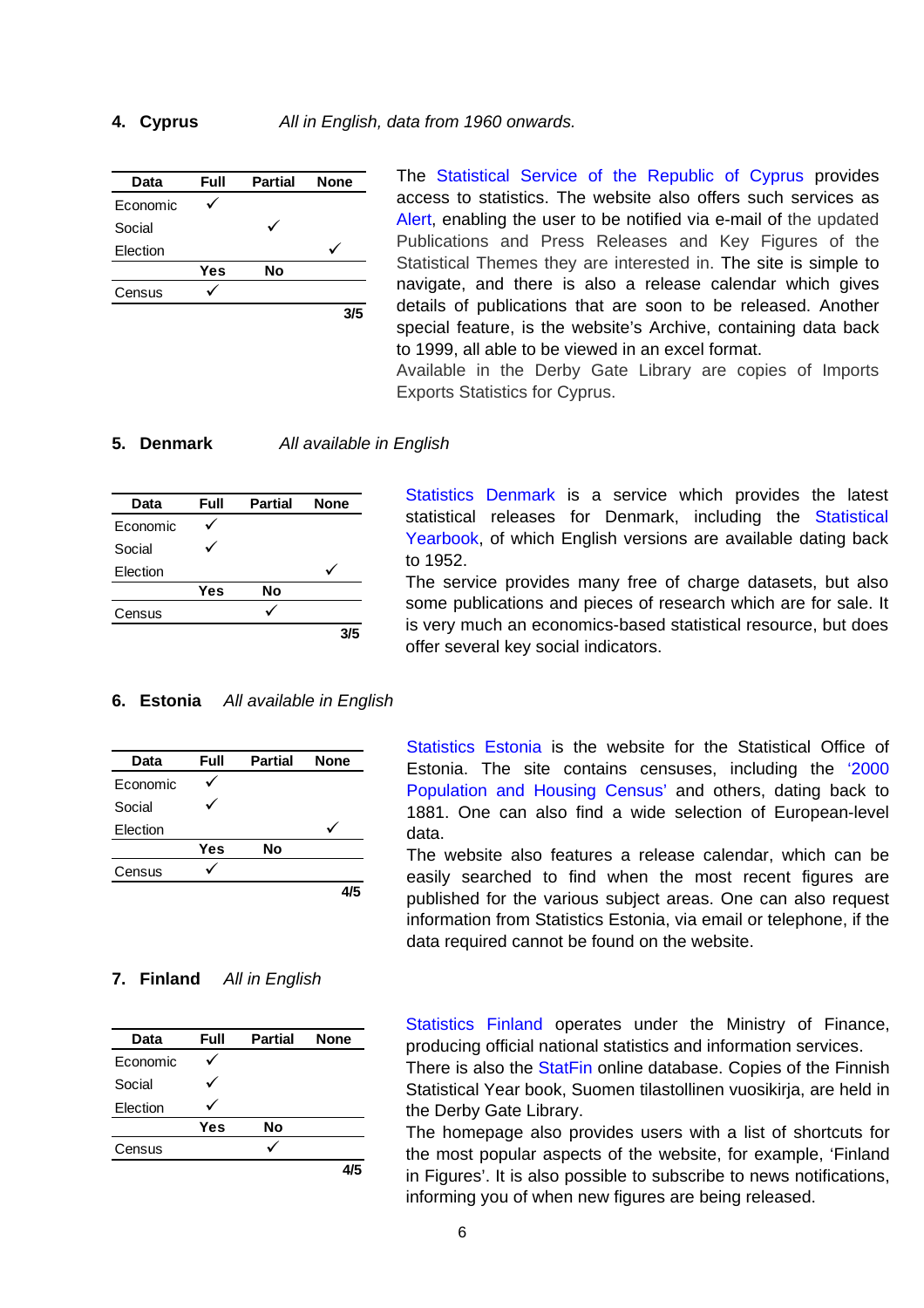### **8. France** *Mainly in English with headings, table and charts in French*

| Data     | Full | <b>Partial</b> | <b>None</b> |
|----------|------|----------------|-------------|
| Economic |      |                |             |
| Social   |      |                |             |
| Election |      |                |             |
|          | Yes  | No             |             |
| Census   |      |                |             |
|          |      |                |             |

[The National Institute of Statistics and Economic Studies](http://www.insee.fr/en/default.asp)  [\(INSEE\)](http://www.insee.fr/en/default.asp) is the official source of statistics in France providing a comprehensive collection of statistical data.

There is also a section which provides links to several statistical databases in a variety of fields, such as the French population census and ALISSE enterprise data. There are selections of databases which can be searched for further figures. However, the majority of charts and data tables are in French, with no English translation. Therefore, many users may find this site difficult to use.

### **9. Germany** *All in English*

| Data     | Full | <b>Partial</b> | <b>None</b> |
|----------|------|----------------|-------------|
| Economic |      |                |             |
| Social   |      |                |             |
| Election |      |                |             |
|          | Yes  | No             |             |
| Census   |      |                |             |
|          |      |                |             |

The Federal Statistical Office, [Destatis](http://www.destatis.de/e_home.htm) is the official source of German statistics, containing details of various social and economic statistics, but is more focused on economic data. Social statistics can also be accessed via [Statistische](http://www.statistik-portal.de/Statistik-Portal/en) Ämter, the database facility of Destatis.

[The Federal Institute for Population Research](http://www.bib-demographie.de/EN/Home/homepage__node.html?__nnn=true) is responsible for conducting and publishing scientific research about population and serves as an advisory body to the government on population and family matters. The website is currently under construction, but should be able to be accessed soon.

Copies of the Statistisches Jahrbuch für die Bundesrepublick Deutchland are held in the Derby Gate Library.

### **10. Greece** *All in English*

| Data     | Full | <b>Partial</b> | <b>None</b> |
|----------|------|----------------|-------------|
| Economic |      |                |             |
| Social   |      |                |             |
| Election |      |                |             |
|          | Yes  | No             |             |
| Census   |      |                |             |
|          |      |                |             |

The homepage of the [General Secretariat of National Statistical](http://www.statistics.gr/portal/page/portal/ESYE)  [Service of Greece](http://www.statistics.gr/portal/page/portal/ESYE) website has information on recent news releases and publications. Statistics relating to various social indicators are contained in the statistical data section, although most data relates to the economy. Data is mainly displayed in a pdf form, and occasionally in an excel format.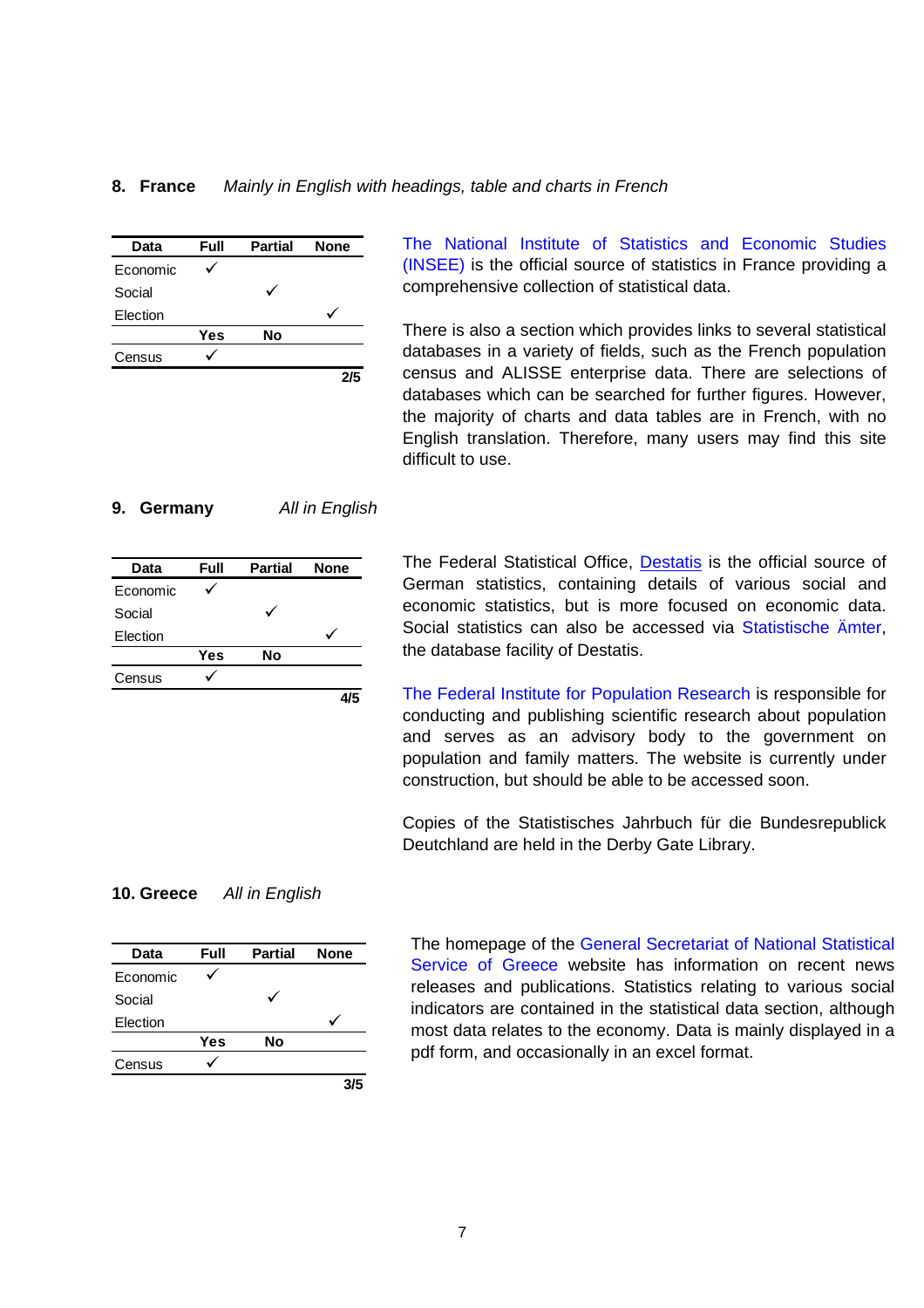### **11. Hungary** *All in English*

| Data     | Full | <b>Partial</b> | <b>None</b> |
|----------|------|----------------|-------------|
| Economic |      |                |             |
| Social   |      |                |             |
| Election |      |                |             |
|          | Yes  | No             |             |
| Census   |      |                |             |
|          |      |                | 3/5         |

The [Hungarian Central Statistical Office](http://portal.ksh.hu/portal/page?_pageid=38,119919&_dad=portal&_schema=PORTAL) publishes regular social statistics data through its [Stadat-system.](http://portal.ksh.hu/portal/page?_pageid=38,119941&_dad=portal&_schema=PORTAL) For publications and data on [population](http://www.nepszamlalas.hu/) censuses in Hungary see the population [census](http://www.nepszamlalas.hu/) website. A list of downloadable publications is on the website, providing access to recently published statistics.

# **12. Ireland** *All in English*

| Data     | Full | <b>Partial</b> | <b>None</b> |
|----------|------|----------------|-------------|
| Economic |      |                |             |
| Social   |      |                |             |
| Election |      |                |             |
|          | Yes  | No             |             |
| Census   |      |                |             |
|          |      |                |             |

[Central Statistics Office Ireland \(CSO\)](http://www.cso.ie/) holds statistics on various social indicators.

There is also a link to StatCentral, offering users more comprehensive official statistics relating to Ireland.

Hard copies of Ireland's Statistical Yearbook are available in the Derby Gate Library.

**13. Italy** *Mostly in Italian* 

| Data     | Full | <b>Partial</b> | <b>None</b> |
|----------|------|----------------|-------------|
| Economic |      |                |             |
| Social   |      |                |             |
| Election |      |                |             |
|          | Yes  | No             |             |
| Census   |      |                |             |
|          |      |                | 1/5         |

Italy's National Statistical Institute, *Istat* is the country's official source of data.

The [Annual Report 2008](http://www.istat.it/english/annualreport2008) contains a summary of statistics in Italy for 2008 (previous editions are available in the Derby Gate Library), detailing economic, social and cultural life in Italy. The Italian National Statistics Institute website is not a good resource for English users, as the English version is not as complete as the Italian one. However, a new and more comprehensive translated edition is under construction. Also available in the Derby Gate Library is One Hundred Years of Economic Statistics**.**

.

**14. Latvia** *All in English* 

| Data     | Full | <b>Partial</b> | <b>None</b> |
|----------|------|----------------|-------------|
| Economic |      |                |             |
| Social   |      |                |             |
| Election |      |                |             |
|          | Yes  | Nο             |             |
| Census   |      |                |             |
|          |      |                |             |

The Latvian [Central Statistical Bureau \(CSB\)](http://www.csb.gov.lv/?lng=en) is the official source of statistics in the country. The [2000 Round of](http://www.csb.gov.lv/csp/content/?cat=5206)  [Population and Housing Censuses in Estonia, Latvia and](http://www.csb.gov.lv/csp/content/?cat=5206)  [Lithuania](http://www.csb.gov.lv/csp/content/?cat=5206) is available online. The 2009 [catalogue of](http://www.csb.gov.lv/images/modules/items/item_file_9032_katalogs2009_en.pdf)  [publications](http://www.csb.gov.lv/images/modules/items/item_file_9032_katalogs2009_en.pdf) on Latvian statistics is also available to view online, in pdf format, although the publications are not available to download. Copies of the Latvian Statistical Yearbook are held in the Derby Gate Library.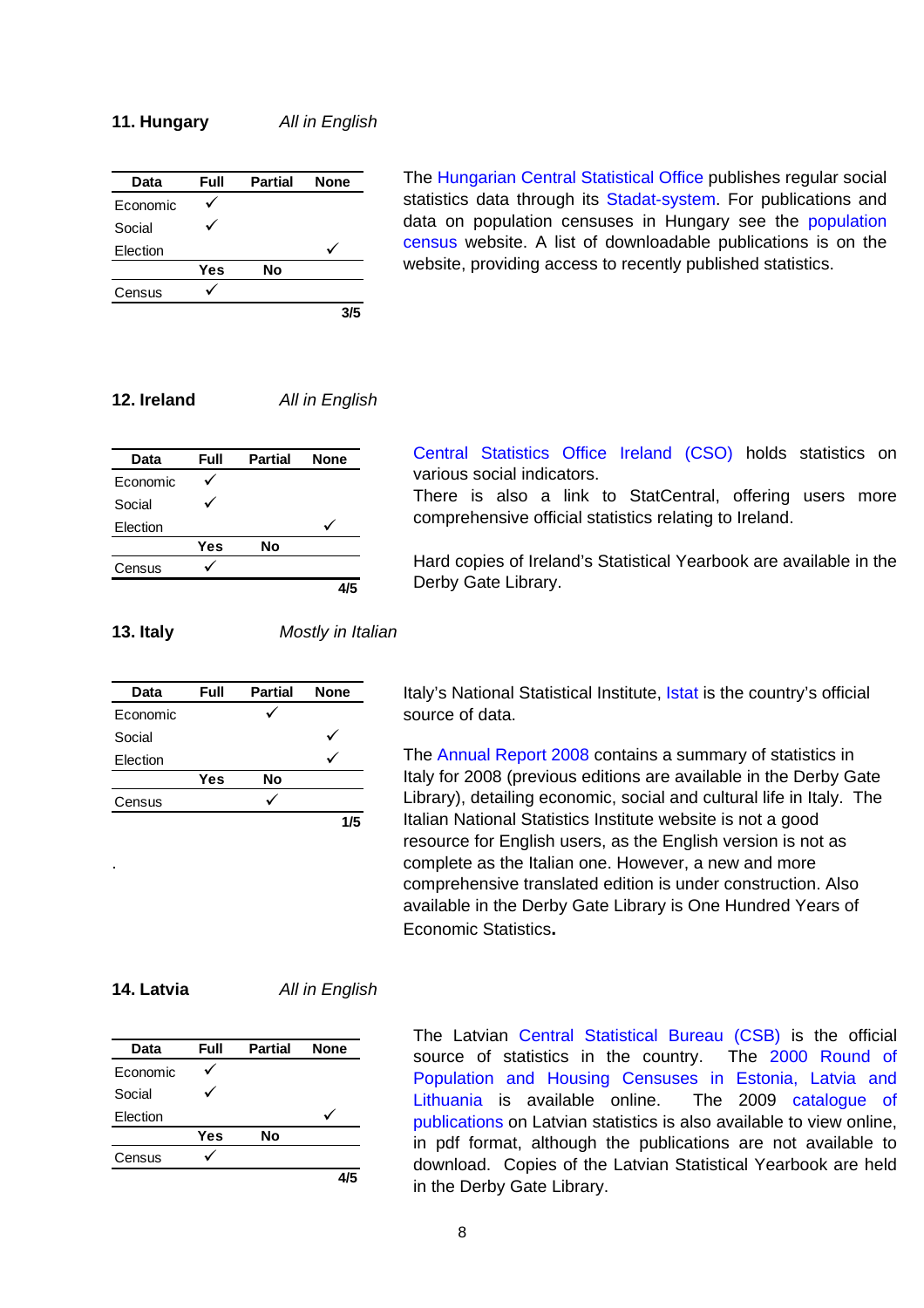### **15. Lithuania** *All in English*

| Data     | Full | <b>Partial</b> | <b>None</b> |
|----------|------|----------------|-------------|
| Economic |      |                |             |
| Social   |      |                |             |
| Election |      |                |             |
|          | Yes  | No             |             |
| Census   |      |                |             |
|          |      |                |             |

The [Statistics Lithuania](http://www.stat.gov.lt/en/?PHPSESSID=1b43c94febe03a0b5ec1bec7129f9342) website provides information regarding various social statistical topics. There is also the [Agricultural](http://www.stat.gov.lt/en/pages/view/?id=1504)  [Census](http://www.stat.gov.lt/en/pages/view/?id=1504) dating back to 2003, and the [Population Census](http://www.stat.gov.lt/en/pages/view/?id=1503) dating back to 2001.

Copies of the Statistical Yearbook of Lithuania are available in the Derby Gate Library.

### **16.Luxembourg** *Only in French*

| Data     | Full | <b>Partial</b> | <b>None</b> |
|----------|------|----------------|-------------|
| Economic |      |                |             |
| Social   |      |                |             |
| Election |      |                |             |
|          | Yes  | No             |             |
| Census   |      |                |             |
|          |      |                | 1/5         |

Luxembourg's [Central Service for Statistics and Economic](http://www.statec.public.lu/fr/statec/index.html)  [Studies](http://www.statec.public.lu/fr/statec/index.html) (STATEC) website contains a searchable version of the [Luxembourg in figures 2009](http://www.statistiques.public.lu/fr/publications/horizontales/luxChiffresFR/index.html) publication. All text throughout the website is in French.

### **17. Malta** *All in English*

| Data     | Full | <b>Partial</b> | <b>None</b> |
|----------|------|----------------|-------------|
| Economic |      |                |             |
| Social   |      |                |             |
| Election |      |                |             |
|          | Yes  | No             |             |
| Census   |      |                |             |
|          |      |                | 215         |

The [National Statistics Office of Malta](http://www.nso.gov.mt/) website details a selection of main themes and provides access to many [statistical publications](http://www.nso.gov.mt/statdoc/publication_catalogue.aspx), including [Malta in Figures 2009.](http://www.nso.gov.mt/statdoc/document_view.aspx?id=2507&backUrl=publication_catalogue.aspx) For most datasets available on the website, it is mandatory to register your details in order to view them. However, this is not necessary for viewing publications or other resources. 4/5

Copies of the Annual Abstract of Statistics are also available in the Derby Gate Library.

### **18. Netherlands** *All in English*

| Data     | Full       | <b>Partial</b> | <b>None</b> |
|----------|------------|----------------|-------------|
| Economic |            |                |             |
| Social   |            |                |             |
| Election |            |                |             |
|          | <b>Yes</b> | No             |             |
| Census   |            |                |             |
|          |            |                |             |

The [Statistics Netherlands](http://www.cbs.nl/en/) site provides links both to [subject](http://www.cbs.nl/en-GB/menu/cijfers/cijfers-per-thema/default.htm)[specific](http://www.cbs.nl/en-GB/menu/cijfers/cijfers-per-thema/default.htm) figures and to [publications](http://www.cbs.nl/en-GB/menu/publicaties/default.htm). Articles can be searched for by theme and recent statistical releases are listed. Recent publications include [Statistical yearbook 2009](http://www.cbs.nl/en-GB/menu/publicaties/boeken/algemeen/statistisch-jaarboek/archief/2009/2009-statistical-yearboek-pub.htm), and The Netherlands on the European scale.<sup>1</sup>

Data can also be searched via the Statistics Netherlands [database.](http://statline.cbs.nl/StatWeb/start.asp?LA=en&DM=SLEN&lp=Search/Search)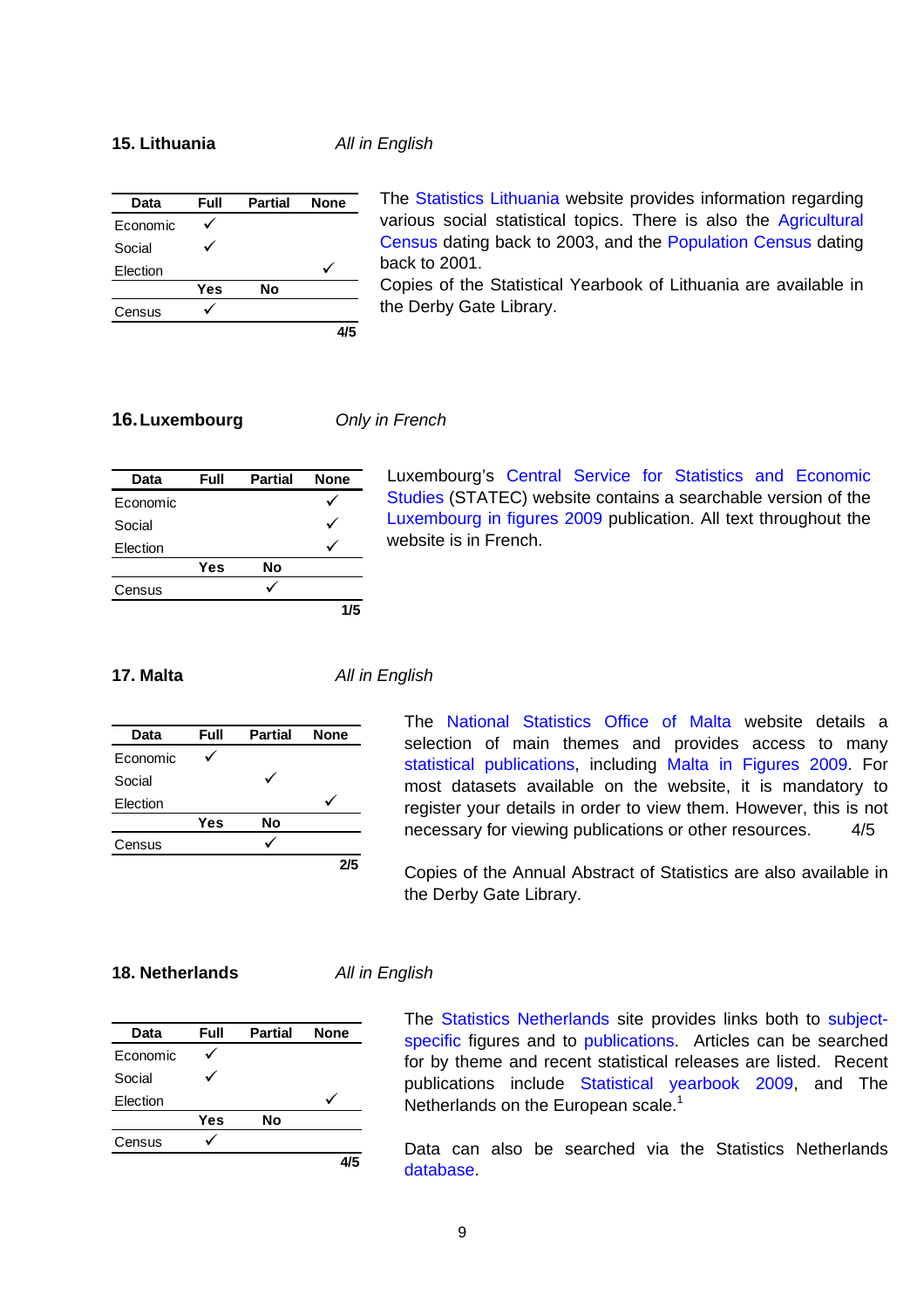| Data     | Full | <b>Partial</b> | <b>None</b> |
|----------|------|----------------|-------------|
| Economic |      |                |             |
| Social   |      |                |             |
| Election |      |                |             |
|          | Yes  | No             |             |
| Census   |      |                |             |
|          |      |                |             |

The [Polish Official Statistics](http://www.stat.gov.pl/english/index.htm) website provides a range of statistical information for users, although mostly economic data is available, with access to various editions of [Concise Statistical](http://www.stat.gov.pl/english/serwis/polska/a2.htm)  [Yearbook of Poland.](http://www.stat.gov.pl/english/serwis/polska/a2.htm) The Yearbooks date back to 2006, whereas publications are 2004. The Regional Data Bank provides a wider range of statistics, although this is quite complicated to use.

### **20. Portugal** *All in English*

| Data     | Full | <b>Partial</b> | <b>None</b> |
|----------|------|----------------|-------------|
| Economic |      |                |             |
| Social   |      |                |             |
| Election |      |                |             |
|          | Yes  | No             |             |
| Census   |      |                |             |
|          |      |                |             |

The [Instituto Nacional de Estatística](http://www.ine.pt/index_eng.htm) (Portuguese Statistical Institute) website provides access to recently released statistical papers. Time series data is also available, although this part of the site is in Portuguese only. Details of recent [publications](http://www.ine.pt/xportal/xmain?xpid=INE&xpgid=ine_publicacoes) are available from the news section of the website dating back to 1982 and all tables can be downloaded in a CSV or Excel format. dating back to 1982.

Copies of the Portuguese statistical yearbook Anuário Estatistico de Portugal are available in the Derby Gate Library.

### **21. Slovak Republic** *All in English*

| Data     | Full | <b>Partial</b> | <b>None</b> |
|----------|------|----------------|-------------|
| Economic |      |                |             |
| Social   |      |                |             |
| Election |      |                |             |
|          | Yes  | No             |             |
| Census   |      |                |             |
|          |      |                |             |

**22. Slovenia** *All in English* 

The [Statistical Office of the Slovak Republic](http://portal.statistics.sk/showdoc.do?docid=359) website contains links to a variety of [Social Statistics](http://portal.statistics.sk/showdoc.do?docid=3024) data. Results and analysis of recent elections and referenda are provided and lists of statistical releases and publications, such as Slovak Republic in Figures 2007 can be accessed.

Copies of the Statistical Yearbook of the Slovak Republic are held in the Derby Gate Library.

# **Data Full Partial None** Economic  $\checkmark$ Social  $\checkmark$ Election  $\checkmark$ **Yes No** Census  $\checkmark$ **4/5**

The [Statistical Office of the Republic of Slovenia](http://www.stat.si/eng/index.asp) details recent [publications](http://www.stat.si/eng/pub.asp), including [Slovenia in Figures 2009](http://www.stat.si/eng/pub_slovenija.asp) and [Statistical](http://www.stat.si/eng/pub_letopis_prva.asp)  [Yearbook of the Republic of Slovenia.](http://www.stat.si/eng/pub_letopis_prva.asp) The [Population](http://www.stat.si/eng/pub_popisne_prva.asp)  [Censuses 1948-2002](http://www.stat.si/eng/pub_popisne_prva.asp) are also available.

There is also a [database](http://bsp1h.gov.si/D2300.kom/komstart.html) option, which allows access to specific files of data, broken down by subject and time period.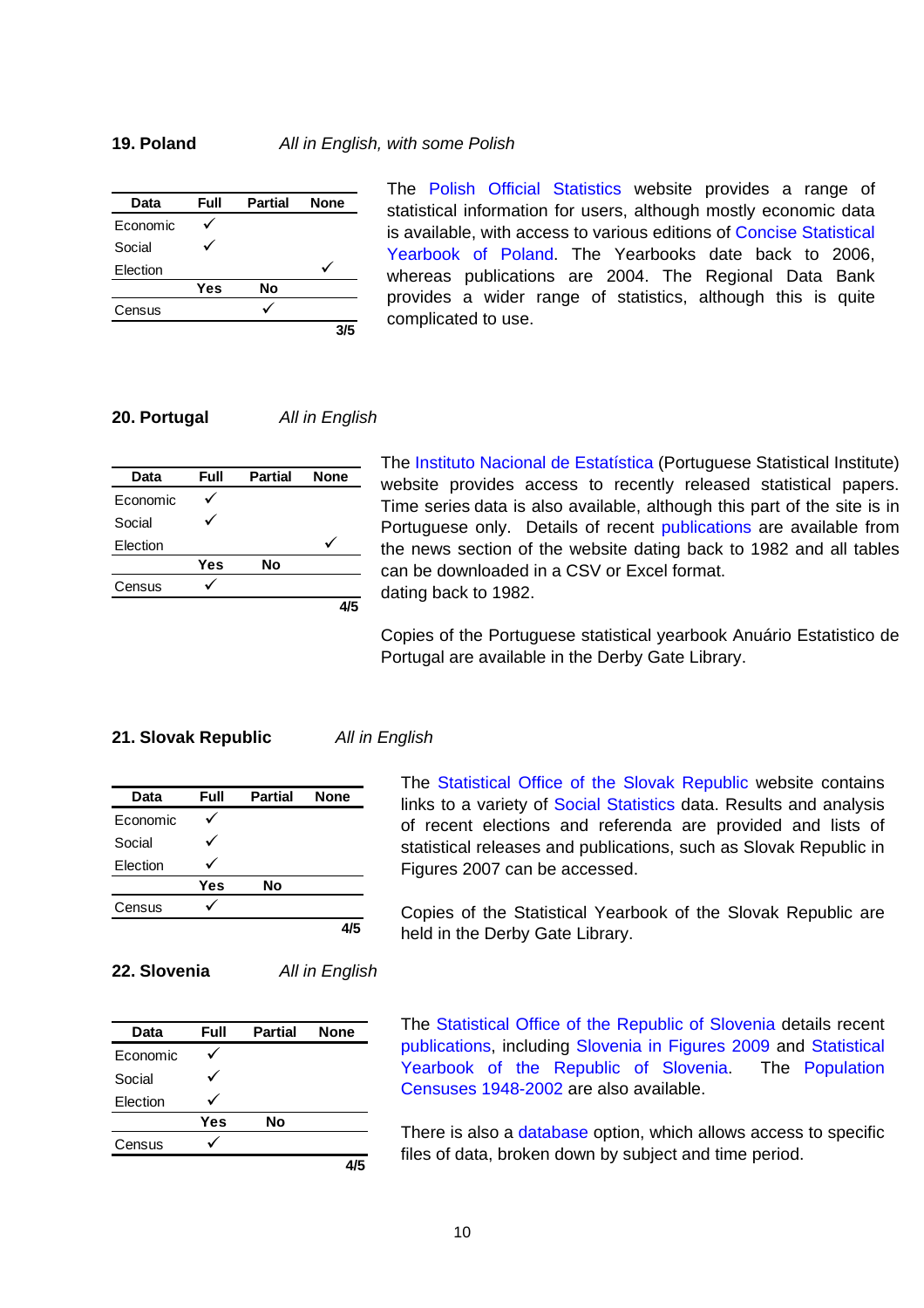### **23.Spain** *Mainly in English, with tables and charts in Spanish*

| Data     | Full | <b>Partial</b> | <b>None</b> |
|----------|------|----------------|-------------|
| Economic |      |                |             |
| Social   |      |                |             |
| Election |      |                |             |
|          | Yes  | Nο             |             |
| Census   |      |                |             |
|          |      |                | 3/5         |

The [Instituto Nacional de Estadística](http://www.ine.es/welcoing.htm) (Spanish Statistical Institute) provides links to a range of data as far back as 1858, including the Statistical Yearbook of Spain 2009, Spain in figures 2008-2009 and monthly statistical bulletins. Specific data searches can be carried out via the site's database facility.

### **24. Sweden** *Selected subjects in English, others in Swedish*

| Data     | Full | <b>Partial</b> | <b>None</b> |
|----------|------|----------------|-------------|
| Economic |      |                |             |
| Social   |      |                |             |
| Election |      |                |             |
|          | Yes  | No             |             |
| Census   |      |                |             |
|          |      |                | 2/5         |

[Statistics Sweden](http://www.scb.se/default____2154.aspx) provides access to data in a range of formats, including [thematic maps](http://www.h.scb.se/scb/bor/scbboju/bj_htm_en/index.asp) and [databases.](http://www.ssd.scb.se/databaser/makro/start.asp?lang=2) Only a selection of these areas, including Population and Environment are published in English, with the remaining in Swedish only. All data is available to download in different formats, such as Excel. There are no publications accessible via the website, apart from the [Statistical Yearbook of Sweden 2009,](http://www.scb.se/Pages/Product____30937.aspx) providing a summary of official statistical holdings.

[Ørestat](http://www.orestat.scb.se/) provides access to the Øresundsdatabase which contains statistics on a variety of social indicators for the Øresund region (situated on both sides of the strait between Denmark and Sweden) but is all in Swedish.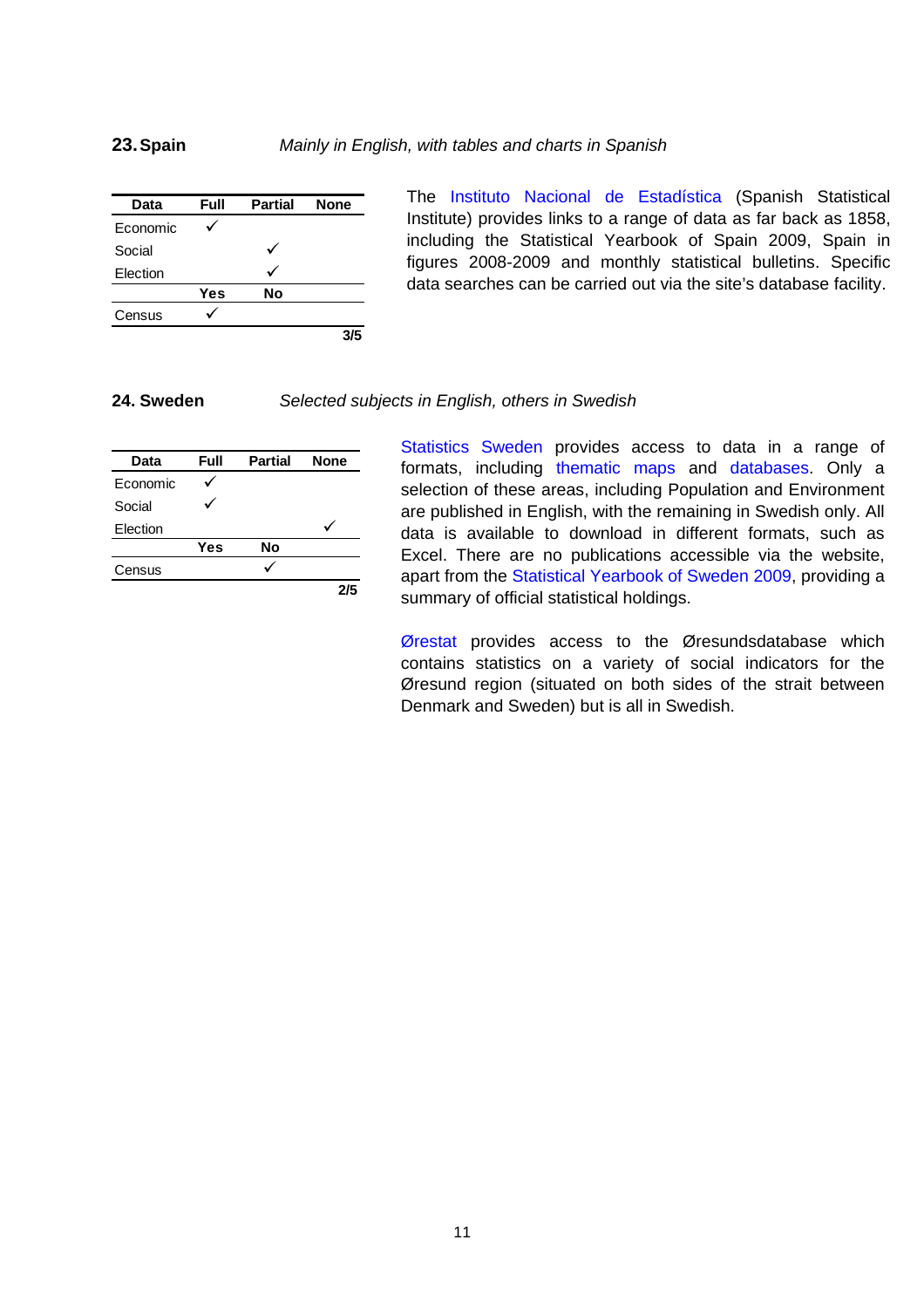# **C. United States**

| Data     | Full | <b>Partial</b> | <b>None</b> |
|----------|------|----------------|-------------|
| Economic |      |                |             |
| Social   |      |                |             |
| Election |      |                |             |
|          | Yes  | No             |             |
| Census   |      |                |             |
|          |      |                | 5/5         |

Government statistics in the US are provided by the relevant federal agency. The [fedstats](http://www.fedstats.gov/) website operates as a gateway to these statistics, with the [A-Z](http://www.fedstats.gov/cgi-bin/A2Z.cgi) listing providing access to data by topic.

# **1. Agriculture**

The [Department of Agriculture](http://www.ers.usda.gov/Data/) (USDA) website provides data on all aspects of domestic and international farming.

Details of the [Agricultural Census](http://www.agcensus.usda.gov/) are contained on the National Agricultural Statistics Service (NASS) website, the most recent one published being from [2007](http://www.agcensus.usda.gov/Publications/2007/index.asp). Data is available at national, state and county level regarding land holdings, farm sizes, crops, livestock and incomes and costs.

# **2. Crime**

The [Bureau of Justice Statistics](http://www.ojp.usdoj.gov/bjs/welcome.htm) website provides crime and victim statistics including figures on crime characteristics and victim characteristics.

The criminal offender statistics cover imprisonment and characteristics of Federal, State and local prison inmates. There is also data on different offender types, including sex offenders, child victimisers and intimate victimisers. Law enforcement statistics are broken down by Federal, State and Local, and Campus localities.

Various other areas are covered in the special topics section.

# **3. Defence**

The [Department for Defense](http://siadapp.dmdc.osd.mil/) website contains statistics on various aspects of national security, including procurement, personnel and casualty figures dating back to 1996.

# **4. Education**

The [National Center for Education Statistics](http://nces.ed.gov/) website includes an Education Statistics at a Glance section which provides a comprehensive A-Z listing of education issues, including adult literacy, drug and alcohol use and expenditures. Similarly, statistics on specific education topics can be accessed via the Quick Tables & Figures section.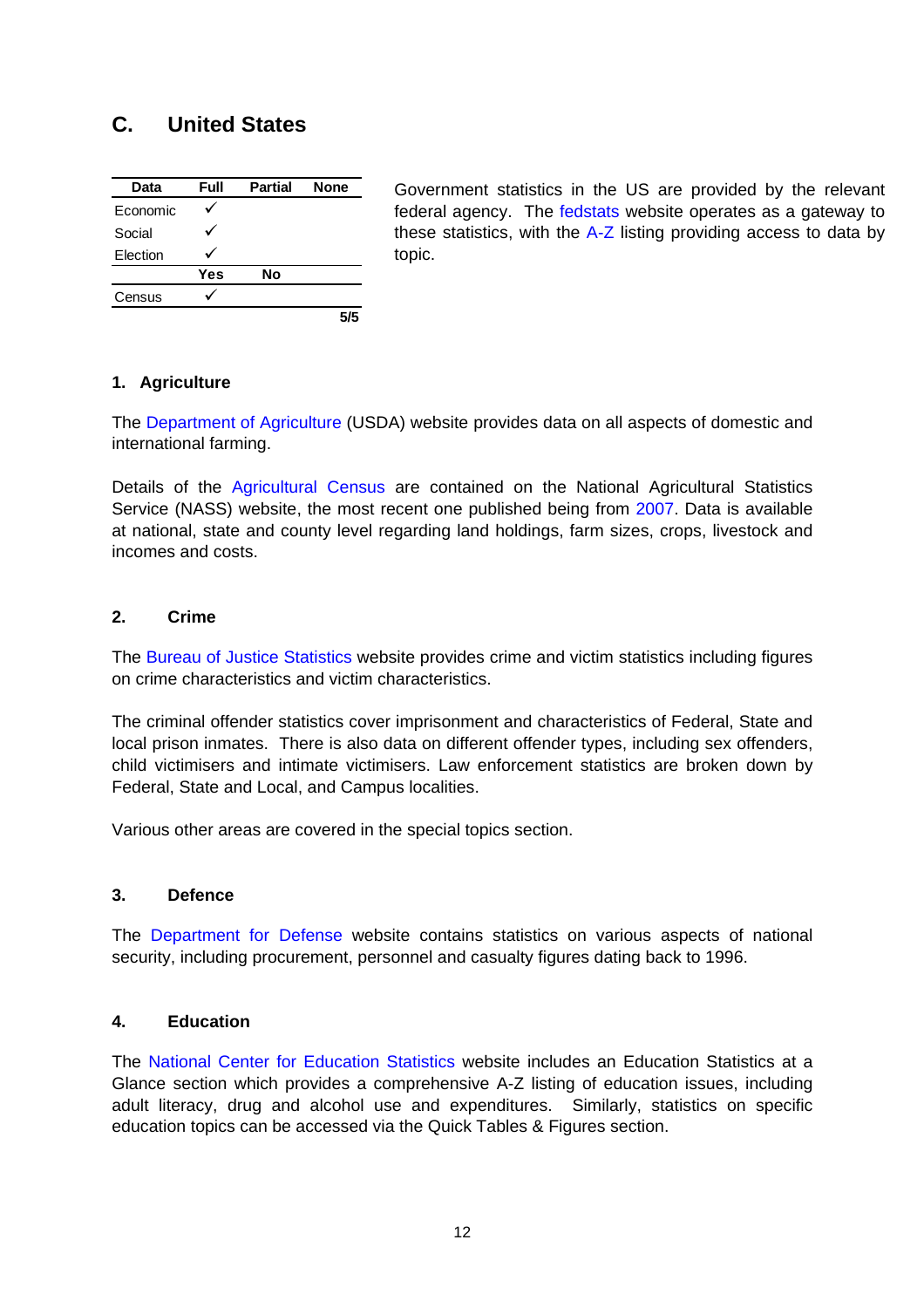# **5. Elections**

The [Federal Election Commission](http://www.fec.gov/elections.html) provides information about the election process and voting. Official results of the [2008](http://www.fec.gov/pubrec/fe2008/federalelections2008.shtml) and the [2004 Presidential and US Senate and US House](http://www.fec.gov/pubrec/fe2004/federalelections2004.shtml)  [of Representatives Elections](http://www.fec.gov/pubrec/fe2004/federalelections2004.shtml) are provided through this website, as are the Federal Election results for the US Senate and US House of Representatives from 1998 onwards.

Further information is also available on: primary elections and caucuses; voter registration and turnout statistics (dating back to 1960); the Electoral College; US Federal Election System; and the Administrative Structure of US Elections.

Detail of the official vote counts for all federal elections from the official sources among the various states and territories have been compiled by the Clerk of the House since 1920.

# **6. Energy and Environment**

The [Energy Information Administration](http://www.eia.doe.gov/) (EIA) is responsible for official US energy statistics. Data searches can be made by country, state or region and by fuel, sector or price. The A-Z listing allows access to figures on specific energy themes. Monthly and annual releases are available to download and there are projections of energy demand, use and emissions to 2025.

The EIA has data on environmental issues split by topic, while the US Environmental Protection Agency provides figures and links for a variety of environmental themes, including air quality, water, wastes and global warming.

# **7. Health**

The [National Center for Health Statistics](http://www.cdc.gov/nchs/Default.htm) provides figures across a range of health issues, with an A-Z listing offering access to specific themes. Links to other sources of data, broken down by specific conditions, age and sex, are provided by [Medline](http://medlineplus.nlm.nih.gov/medlineplus/healthstatistics.html), which is a service of the US National Library of Medicine and the National Institutes of Health.

Tables of health care expenditures at the national level are detailed in terms of aggregates and per capita, annual changes and sources of funds, and by type of expenditure. Projections of future spending are also provided.

# **8. Immigration**

The [Office of Immigration Statistics](http://uscis.gov/graphics/shared/aboutus/statistics/publist.htm) publishes monthly and annual reports of inspections, Southwest border apprehensions, applications for, and approvals of, immigration and naturalisation benefits, removals and asylum applications and acceptances.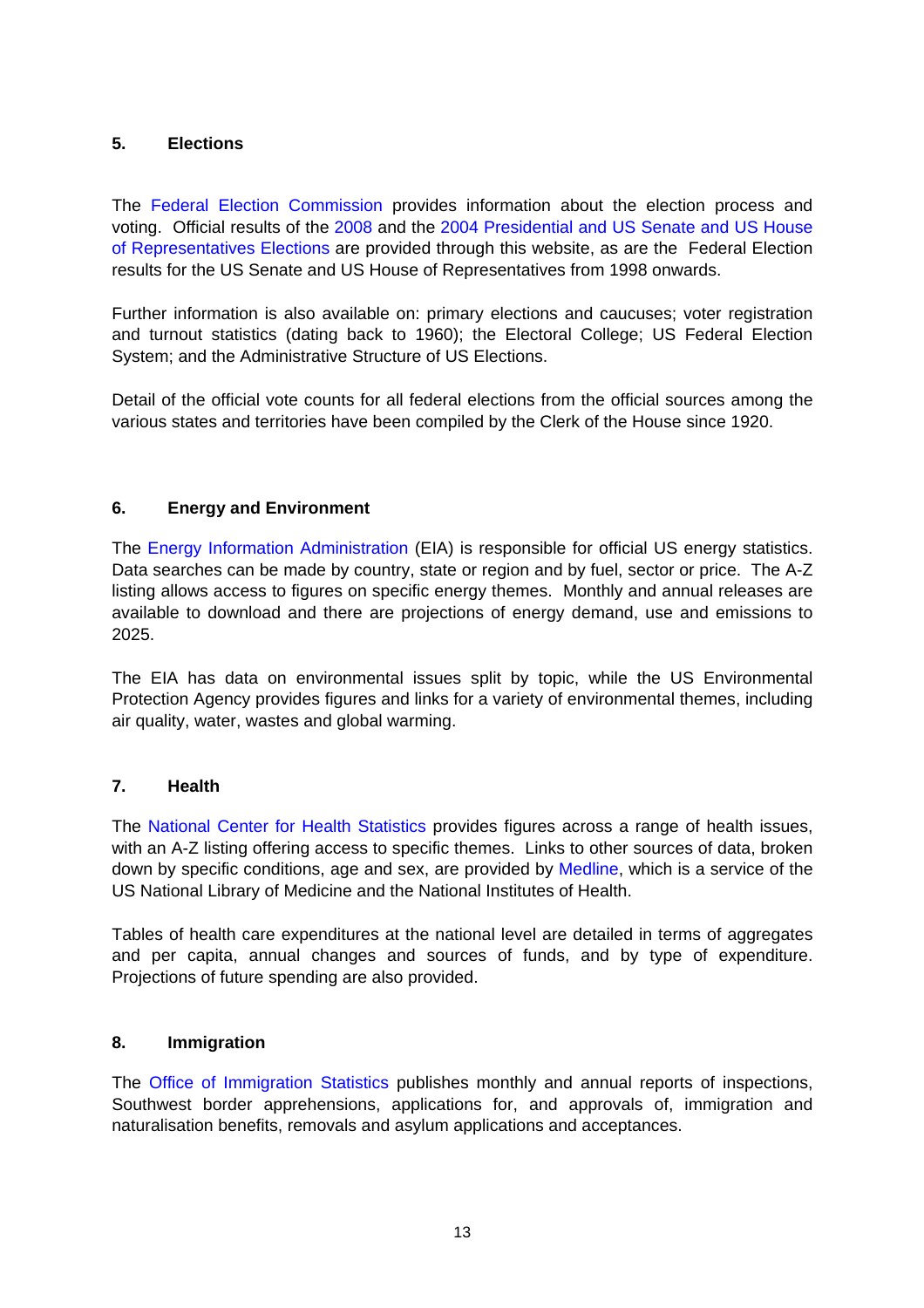# **9. Population**

The [US Census Bureau](http://www.census.gov/main/www/cen2000.html) website contains details of the 2000 census, including quick facts for each state and county. As with the UK census, the variables include age, sex, race, household type and tenure. An overview of the website provides instructions for finding data, either general or specific, with a wizard for obtaining data at any geographical level. The bureau also produces annual population estimates and projections.

The [AgingStats.Gov](http://www.agingstats.gov/) website includes analysis of older people in the US and the ageing population. Tables include data on the population, its economic and health status and on health care.

# **10. Transport**

The [Bureau of Transportation Statistics](http://www.bts.gov/) is the main source of data, with figures available by [mode of transport, subject and agency](http://www.transtats.bts.gov/).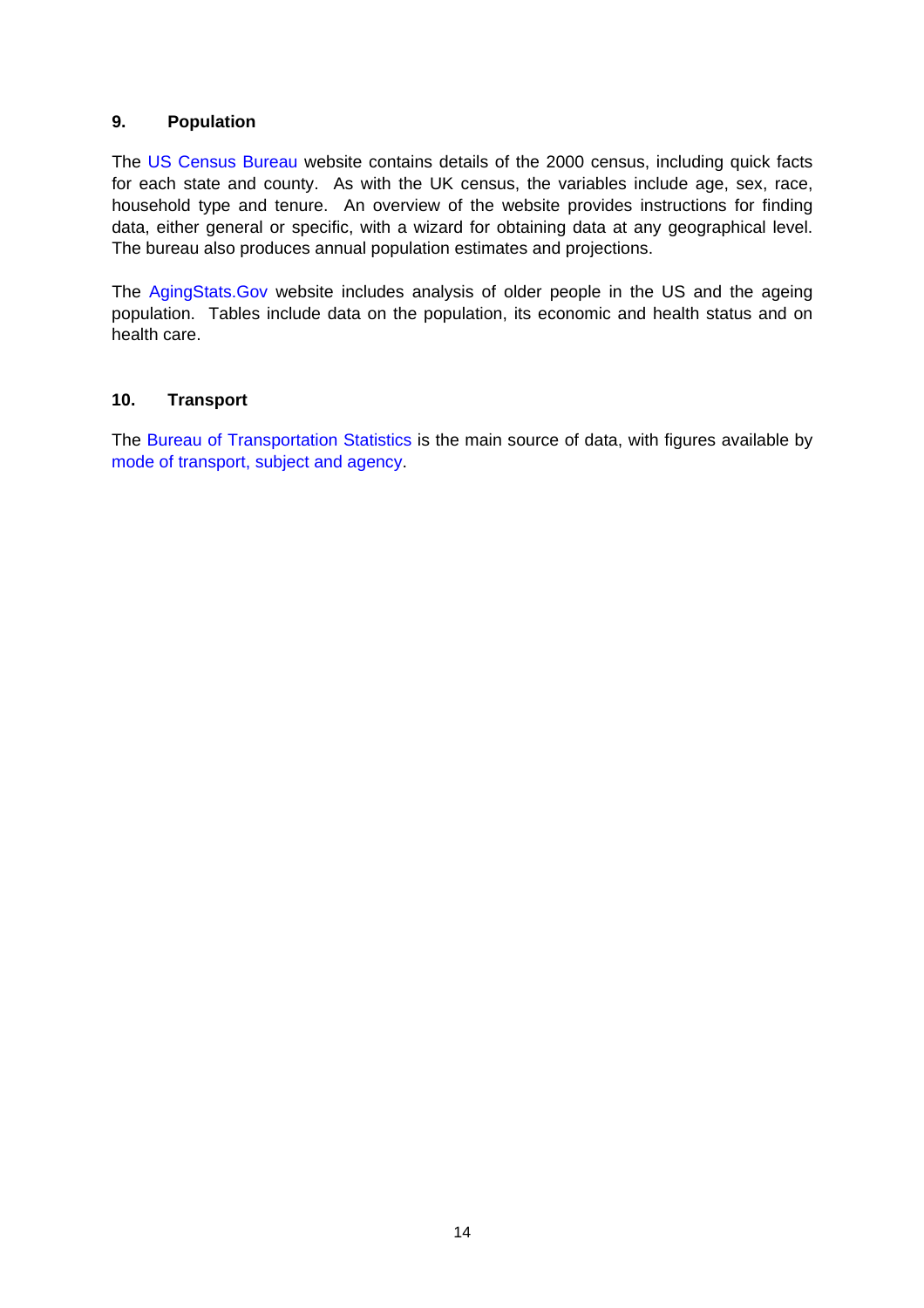# **D. Other Countries**

# **1. Argentina**

| Data     | Full | <b>Partial</b> | <b>None</b> |
|----------|------|----------------|-------------|
| Economic |      |                |             |
| Social   |      |                |             |
| Election |      |                |             |
|          | Yes  | No             |             |
| Census   |      |                |             |
|          |      |                |             |

The [National Institute of Statistics and Censuses \(INDEC\)](http://www.indec.gov.ar/indec/ingles.asp) provides statistics on various social indicators. Note that the website and statistics are mainly in Spanish.

### **2. Australia**

| Data     | Full | <b>Partial</b> | <b>None</b> |
|----------|------|----------------|-------------|
| Economic |      |                |             |
| Social   |      |                |             |
| Election |      |                |             |
|          | Yes  | No             |             |
| Census   |      |                |             |
|          |      |                |             |

[Australian Bureau of Statistics \(ABS\)](http://www.abs.gov.au/) is the official source for Australian statistics, with figures available at national, regional and local level.

[The National Centre for Aboriginal and Torres Strait Islander](http://www.abs.gov.au/Websitedbs/c311215.nsf/20564c23f3183fdaca25672100813ef1/0179c2b24398e077ca2570a8000945d2!OpenDocument)  [Statistics](http://www.abs.gov.au/Websitedbs/c311215.nsf/20564c23f3183fdaca25672100813ef1/0179c2b24398e077ca2570a8000945d2!OpenDocument) (NCATSIS) has a national responsibility for statistics concerning Australia's Indigenous peoples. The Centre also provides advice to government departments, Aboriginal and Torres Strait Islander organisations and other users of Indigenous statistics.

# **3. Brazil**

| Data     | Full | <b>Partial</b> | <b>None</b> |
|----------|------|----------------|-------------|
| Economic |      |                |             |
| Social   |      |                |             |
| Election |      |                |             |
|          | Yes  | No             |             |
| Census   |      |                |             |
|          |      |                |             |

### **4. Canada**

| Data     | Full | <b>Partial</b> | <b>None</b> |  |
|----------|------|----------------|-------------|--|
| Economic |      |                |             |  |
| Social   |      |                |             |  |
| Election |      |                |             |  |
|          | Yes  | No             |             |  |
| Census   |      |                |             |  |
|          |      |                |             |  |

The [Instituto Brasileiro de Geografia e Estatistica \(IBGE\)](http://www.ibge.gov.br/english/default.php)<sup>1</sup> contains statistics on a variety of topics in Brazil.

Other areas of interest include maps, information on the Brazilian municipalities, and electronic questionnaires. Links to these pages are on the left-hand side of the webpage, although they are in Portuguese only.

The [Statistics Canada](http://www.statcan.gc.ca/start-debut-eng.html) website provides official statistics for a range of subjects. There are also [Community profiles,](http://www12.statcan.ca/english/Profil01/PlaceSearchForm1.cfm) containing additional information on communities in Canada, including profiles of [Federal Electoral Districts.](http://www12.statcan.ca/english/census01/products/standard/fedprofile/SelectFED.cfm?R=FED03) The publication [Canada at a glance](http://www45.statcan.gc.ca/2008/cgco_2008_000-eng.htm) 2008 presents other statistics on demography, education, health, justice, housing, travel, as well as international comparisons.

Past copies of the Canada Yearbook, Canada Statistical Review, and Historical Statistics of Canada are held in the Derby Gate Library.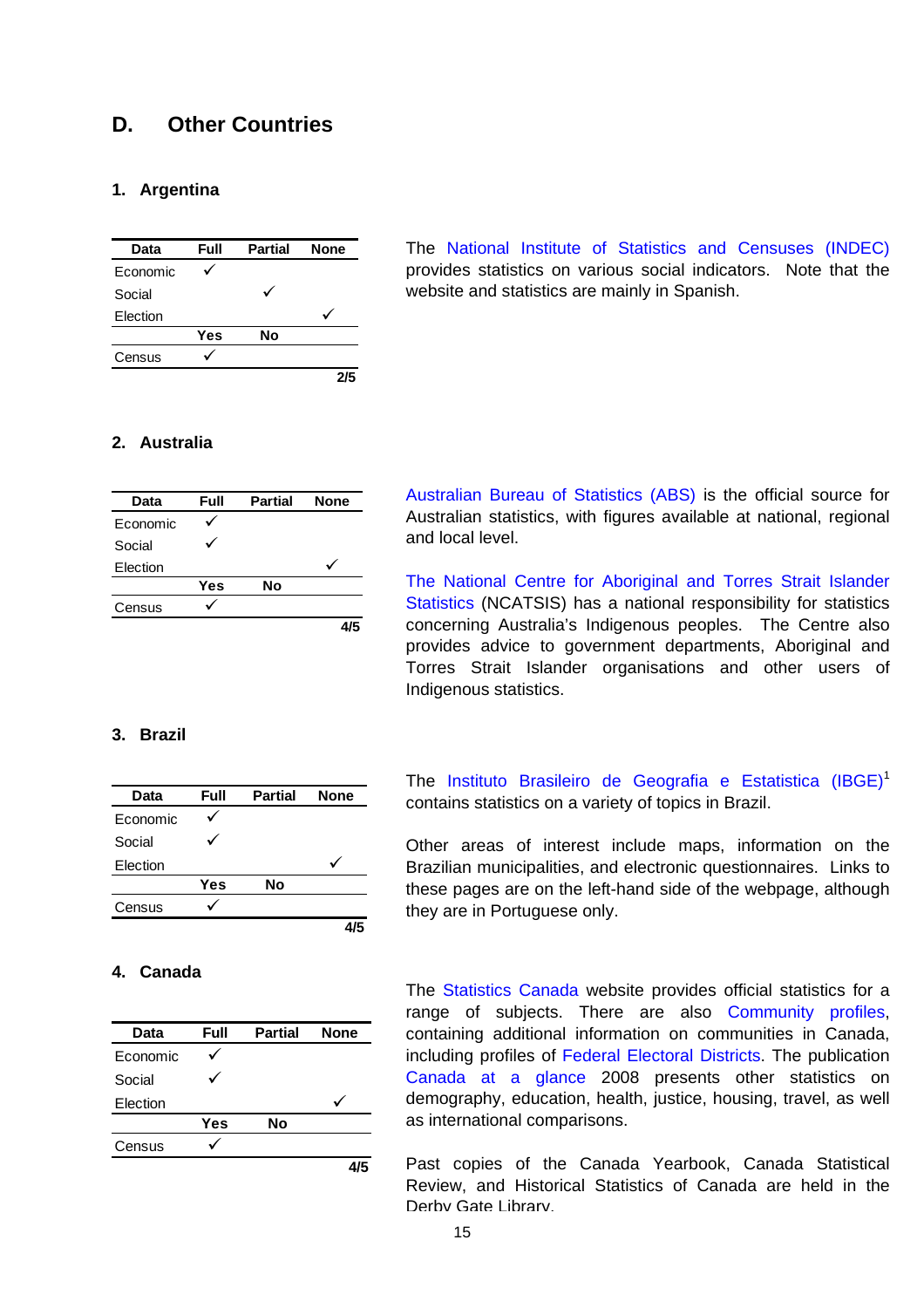# **5. China**

| Data     | Full | <b>Partial</b> | <b>None</b> |
|----------|------|----------------|-------------|
| Economic |      |                |             |
| Social   |      |                |             |
| Election |      |                |             |
|          | Yes  | No             |             |
| Census   |      |                |             |
|          |      |                |             |

The [statistical indicators](http://www.stats.gov.cn/english/indicators/index.htm) section of the [National Bureau of](http://www.stats.gov.cn/english/index.htm)  [Statistics of China](http://www.stats.gov.cn/english/index.htm) website contains data on natural resources. population and the divisions of administrative areas. There is also a section containing monthly releases of [statistical data.](http://www.stats.gov.cn/english/statisticaldata/index.htm)

Past copies of the China Statistical Yearbook are held in the Derby Gate Library.

### **6. Japan**

| Data     | Full | <b>Partial</b> | <b>None</b> |
|----------|------|----------------|-------------|
| Economic |      |                |             |
| Social   |      |                |             |
| Election |      |                |             |
|          | Yes  | Nο             |             |
| Census   |      |                |             |
|          |      |                |             |

The Japanese [Statistics Bureau](http://www.stat.go.jp/english/index.htm) is part of the Ministry of Public Management, Home Affairs, Posts and Telecommunications. The website includes links to a variety of publications summarising social and economic factors in Japan, including the [Monthly Statistics of Japan,](http://www.stat.go.jp/english/data/getujidb/index.htm) [Statistical Handbook of Japan](http://www.stat.go.jp/english/data/handbook/index.htm), [the Japan Statistical Yearbook 2009](http://www.stat.go.jp/english/data/nenkan/index.htm)

# **7. Korea**

| <b>Data</b> | Full | <b>Partial</b> | <b>None</b> |
|-------------|------|----------------|-------------|
| Economic    |      |                |             |
| Social      |      |                |             |
| Election    |      |                |             |
|             | Yes  | No             |             |
| Census      |      |                |             |
|             |      |                |             |

[Statistics Korea](http://kostat.go.kr/eng) is the official online resource, with figures relating to

The Korea Statistical Yearbook for 1998 is held in the Derby Gate Library.

### **8. New Zealand**

| Data     | Full | <b>Partial</b> | <b>None</b> |
|----------|------|----------------|-------------|
| Economic |      |                |             |
| Social   |      |                |             |
| Election |      |                |             |
|          | Yes  | No             |             |
| Census   |      |                |             |
|          |      |                |             |

[Statistics New Zealand](http://www.stats.govt.nz/) provides access to data in a variety of forms, including books and brochures. More specific subject searches can be undertaken using the A-Z listing.

Copies of the New Zealand Official Yearbook for 1981-82 and for 2000 are held in the Derby Gate Library.